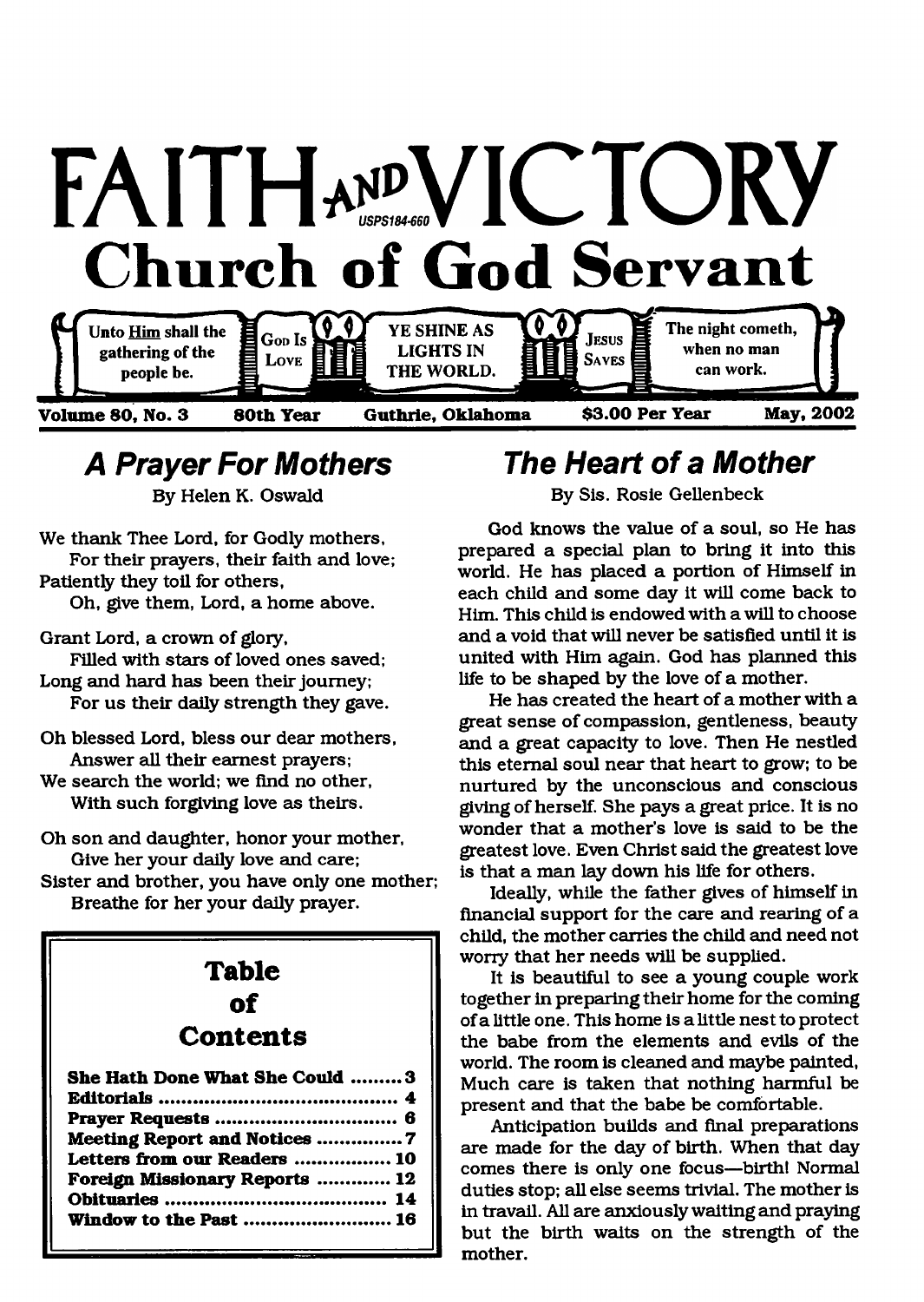The child is bom! The call goes out for all to rejoice. A new member has been added to the family. The mother, sees the child and it is placed in her arms.

Likewise, God cares greatly for the souls that are borri into His kingdom, therefore He places them under the care of the spiritual mother (theChurch). (Galatians 4:26.) He has made provision for the needs of the mother. Our Father is omnipotent and He has promised to "...freely give us all things." Romans 8:32. Having provided everything we need, His part is complete. He has gone away, but the Comforter has been left us to supply our needs as a mother. Our sufficiency is of God.

Before God blesses souls with spiritual birth, they must be carried close to the heart of the spiritual mother (the saved body). Love

for them must be demonstrated by giving of ourselves. We must go out of our way to be a friend. Our love for souls will increase as we give ourselves for the cause of their salvation. Have faith they will be saved. Plan for their birth! When the burden comes, stop and travail in prayer.

The enemy is not willing to release his hold on any soul. This is why the travail of the mother must take place. When

Zion travailed, she brought forth children. (Isaiah 66:8.) On the day of Pentecost about 3,000 souls were saved. If we notice, before this the church was assembled together praying and waiting for the Holy Spirit. They had not gone back to their jobs or their homes. Their regular routine of living had stopped. Isn't this what must take place before birth?  $\sim$  The disciples could not cast the devil out of a man. Jesus told them that it takes fasting and prayer. Again, travail must come before bfrth. We must take time out to travail in prayer as God lays a soul upon our heart. These are the pains of birth. God knows the . hour of birth. Let us work together by the prompting of His Spirit to see the birth come forth.

The true spirit of travail comes when we are willing to sacrifice as Christ did for us. Paul said, "For I could wish that myself were

ÛÄ

accursed...for my kinsmen." Romans 9:3. He labored much for the souls God had placed in His care. Paul also said, "My little children, of whom I travail in birth again until Christ be formed in you." Galatians 4:19. The birth of a spiritual babe is as much a miracle as a physical birth. A soul is transformed from darkness to light. Oh, what joy!

The angels in heaven likewise rejoice. "I say untoyou, there isjoy in the presence of the angels of God over one sinner that repenteth." Luke 15:10. If the angels rejoice, so should we. Even if one repents in the privacy of his home, the news must be shared. The mother wants to hear the ciy. Samuel Morris, who had a heart to serve God, was led to a group of missionaries who had been travailing in prayer for the souls of those in the jungles of Africa.

Every soul needs a mother's care.

A baby is totally dependent on its mother. It must be fed and nurtured. A baby can be fed mechanically but without nurturing; it will still die. The bonding process is vital to the emotional well-being of a child. It is so beautiful to see a new mother tenderly comfort her child. There might be many more experienced mothers in the room, but that baby knows

the one who carried and travailed in birth for it.

Oh, to have that kind of relationship with newborn souls! All who have grown in the Lord have had someone who believed in them and nurtured them on their way. "Can a woman forget her sucking child, that she should not have compassion on the son of her womb? yea, they may forget, yet will I not forget thee," Isaiah 49:15.

God wants this kind of care in the mother (the Church) so He can give new babes into the family. If there is no love and no one to feed and care for a newborn soul, it falls into great discouragement, hopelessness and doom.

A spiritual home must also be established to protect the new babe. This is where the brethren are in unity and where the Father is worshipped in spirit and in truth. The apostle Paul wrote in Eph. 2:20-22 that the house of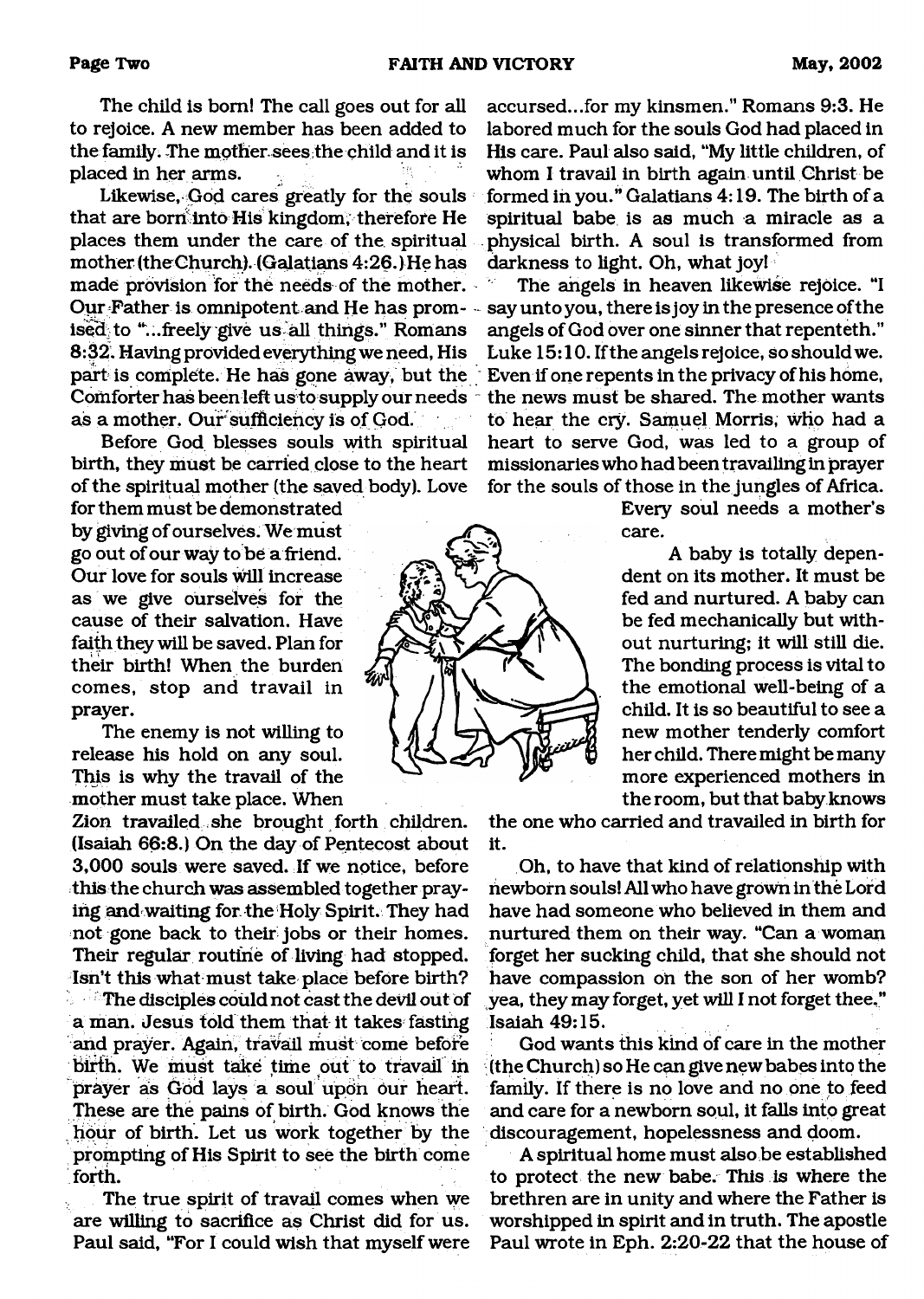God is "built upon the foundation of the apostles and prophets, Jesus Christ himself being the chief comer stone; In whom all the building fitly framed together groweth unto an holy temple in the Lord: In whom ye also are builded together for an habitation of God through the Spirit."

The unity of the brethren makes up the building for the spirit of God to dwell in. It does not require many. "For where two or three are gathered together in my name, there am I in the midst of them." Matthew 18:20.

This habitation or home must be ready so the newborn babe can have a safe home in which to grow and where it is protected from the spirits of the world. When the home is established, we can look forward to bringing children into it.

Let us be responsible for the souls God has placed around us. If they are not saved, let us travail in prayer for them, and accept them into our lives and our families. This is part of God's plan as described in Psalm 68:6, "God setteth the solitary in families:..." As they are saved, don't forget them; make them a part of the spiritual family. God's plan for the Church is to bear children. The Church cannot be holy if she does not do her job as a mother.

## <span id="page-2-0"></span>*She Hath Done What She Could*

By Sis. Mary McDonald

Simon the leper, as he sat at meat, there came a woman having an alabaster box of ointment of spikenard very precious; and she brake the box, and poured it on his head. And there were some that had indignation within themselves, and said, "Why was this waste of the ointment made? For it might have been sold for more than three hundred pence, and have been given to the poor. And they murmured against her. And Jesus said, " Let her alone; why trouble ye her? she hath wrought a good work on me. For ye have the poor with you always, and whensoever ye will ye may do them good: but me ye have not always. She hath done what she could: she is come aforehand to anoint my body to the burying. Verily I say unto you, wheresoever this gospel shall be preached throughout the whole world, this also that she hath done shall be spoken of for a memorial of her." Mark 14:3-9. The song, *Have We Done What We Could?* says " She hath done what she could, said the kind, loving Savior, when the ointment so precious was poured on his head, By the hand of a sinner redeemed thro' his mercy. Her contribution displayed by the tears that she shed. Are we bringing the gift of true love to the Savior? Are we honoring Jesus so gentle and good? Oh, how

"And being in Bethany in the house of sweet it will be when our service is ended, If we hear his voice say, Ye have done what ye could!"

> "Then shall the King say unto them on his right hand, Come, ye blessed of my Father, inherit the kingdom prepared for you from the foundation of the world: For I was an hungered, and ye gave me meat: I was thirsty, and ye gave me drink: I was a stranger, and ye took me in: Naked, and ye clothed me: I was sick, and ye visited me: I was in prison, and ye came unto me. Then shall the righteous answer him, saying, Lord, when saw we thee an hungered, and fed thee? or thirsty, and gave thee drink? When saw we thee a stranger, and took thee in? or naked, and clothed thee? Or when saw we thee sick, or in prison, and came unto thee? And the King shall answer and say unto them, Verily I say unto you, Inasmuch as ye have done it unto one of the least of these my brethren, ye have done it unto me." Matthew 25:34-40.

> Saints and friends, have we done what we could—just a little love, a visit, phone call, a little work of encouragement, a little prayer, song or a letter? Galatians 6:10 reads, "As we have therefore opportunity, let us do good unto all men, especially unto them who are of the household of faith."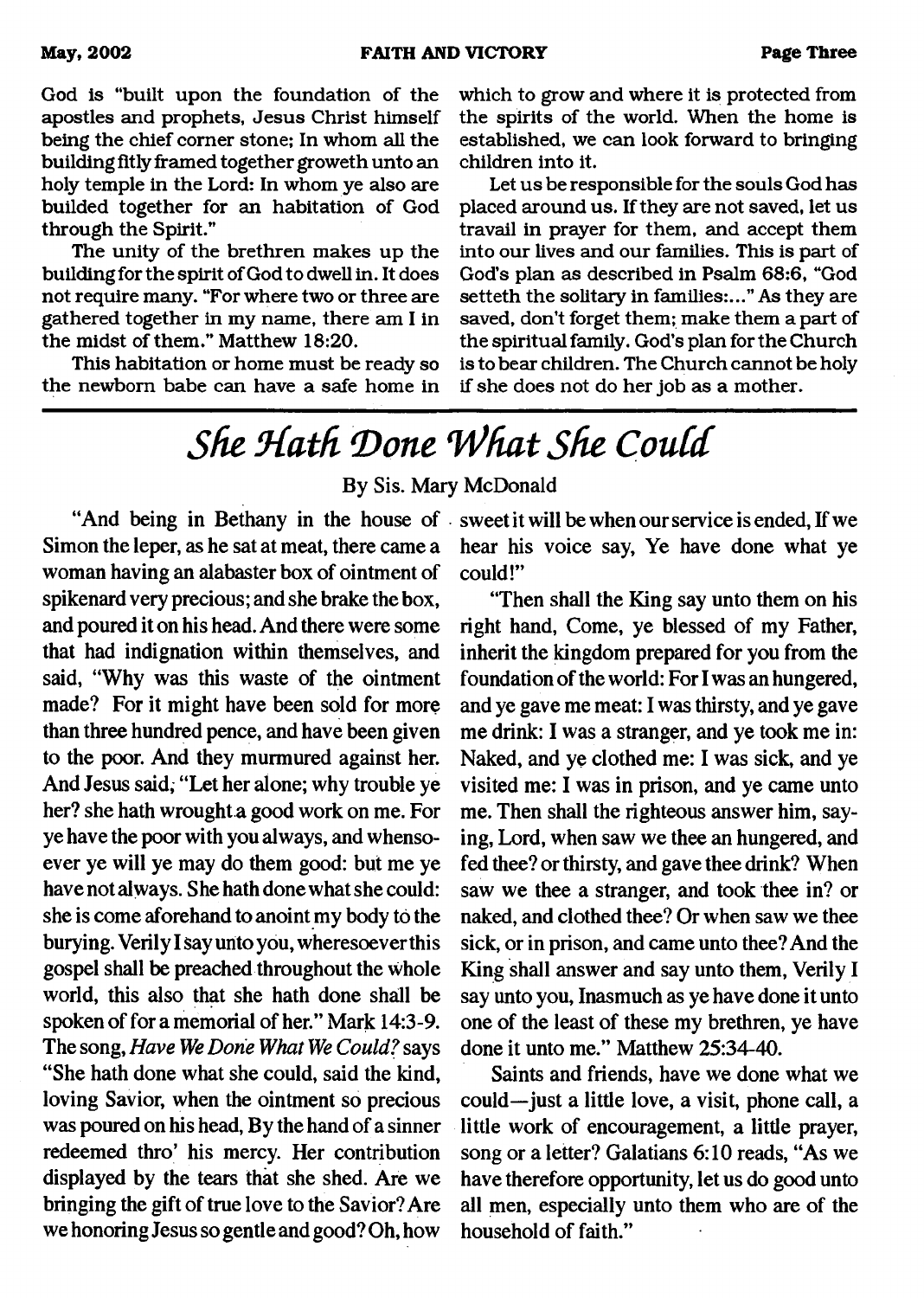### **FAITH AND VICTORY 16 PAGE HOLINESS MONTHLY** -------

This non-sectarian paper is edited and published in the interest of the universal CHURCH OF GOD each month (except August of each year, and we omit an issue that month to attend camp meetings), by Wayne Murphey, and other consecrated workers at the FAITH PUBLISHING HOUSE, 4318 S. Division, Guthrie, OK 73044 (USPS184-660).

(Periodical postage paid at Guthrie, OK)

Notice to subscribers: When you move or change your address, please write us at once, giving your old and new address, and include your zip code number. The post office now charges 604 to notify us of each change of address.

Dated copy for publication must be received by the 18th of the month prior to the month of issue.

#### **SUBSCRIPTION RATES**  $0.000000000000$

Single copy, one y e a r....................................................\$3.00 Package of 5 papers to one address, one year ......... \$12.00 Larger quantities are figured at the same rate.

This publication teaches salvation from all sin, sanctification for believers, unity and oneness for which Jesus prayed as recorded in John 17:21, and manifested by the apostles and believers after Pentecost. By God's grace we teach, preach, and practice the gospel of the Lord Jesus Christ-the same gospel that Peter, John, and Paul preached, taught, and practiced, including divine heeding for the body. James 5:14-15.

Its motto: Have faith in God. Itsobject: The glory ofGodand the salvation of men; the restoration and promulgation of the whole truth to the people in this "evening time" as it was in the morning Church of the first century; the unification of all true believers in one body by the love of God. Its standard: Separation from sin and entire devotion to the service and will of God. Its characteristics: No discipline but the Bible, no bond of union but the love of God, and no test of fellowship but the indwelling Spirit of Christ.

Through the Free Literature Fund thousands of gospel tracts are published and sent out free of charge as the Lord supplies. Cooperation of our readers is solicited, and will be appreciated in any way as the Bible and the Holy Spirit teach you to do or stir your heart "Freely ye have received, freely give." Read Ex. 25:2; I Chron. 29:9; II Cor. 9:7; and Luke 6:38.

Freewill offerings sent In to the work will be thankfully received as from the Lord. Checks and money orders should be made payable to Faith Publishing House. All donations are tax deductible.

A separate Missionary Fund is maintained in order to relay missionary funds from our readers to the support of home and foreign missionaries and evangelists.

In order to comply with Oklahoma laws as a non-profit religious work, the Faith Publishing House is incorporated thereunder.

#### **FAITH PUBLISHING HOUSE**

**P. O. Box 518, 4318 8. Division, Guthrie, OK 73044 Office phone numbers: 408-282-1479, 800-767-1479; fax number: 405-282-6318; home phone: 405-282-6170. Internet address: <http://www.falthpublishlng.com>**

**Postmaster: Please send address corrections to: Faith Publishing House, P. O. Box 518, Guthrie, OK 73044.**



**With the love of God in our hearts for all of God's children,** we greet you in the name of the Author of love, peace and the promise of eternal life.

In this life, each of us face our own set of problems and difficulties. The devil will try to make things as severe as possible in an effort to conquer us and bring us into subjection to his rule. Job said,

"For the thing which I greatly feared is come upon me, and that which I was afraid of is come unto me." Job 3:25. But thank God, we can always triumph through Christ.

"Though the waters thereof roar and be troubled, though the mountains shake with the swelling thereof. Selah. There is a river, the streams whereof shall make glad the city of God, the holy place of the tabernacles of the most High. God is in the midst of her; she shall not be moved: God shall help her, and that right early." Psalm 46:3-5. Aren't those wonderful verses? Troubles may roll over us, but the stream which flows from under the throne will fill us with everlasting gladness.

In Joshua 17:18 it says, "But the mountain shall be thine; for it is a wood, and thou shalt cut it down: and the outgoings of it shall be thine: for thou shalt drive out the Canaanites, though they have iron chariots, and though they be strong." One translation of this verse says, "The hill country shall be thine." When the valleys are full of Canaanites, whose iron chariots press you hard, there is room higher up. God has promised the faithful the high country where the vision is clear and the spiritual exploits incomparable.

Victory is for the Christian and we thank God for it.

We were sorry to hear of the recent passing of Bro. Arnett Carver, and offer sincere condolences to his wife and family.

Bro. Arnett's absence will leave a void in the lives of his family and those who knew him. His special musical talent will also be missed in the assemblies of the saints. Our acquaintance with him was one in which we always found him to be loving and caring.

If you would like to convey your condolences to his wife, Sis. Genevieve, you may contact her at: 2307 Arlington PI., Bossier City, LA 71111.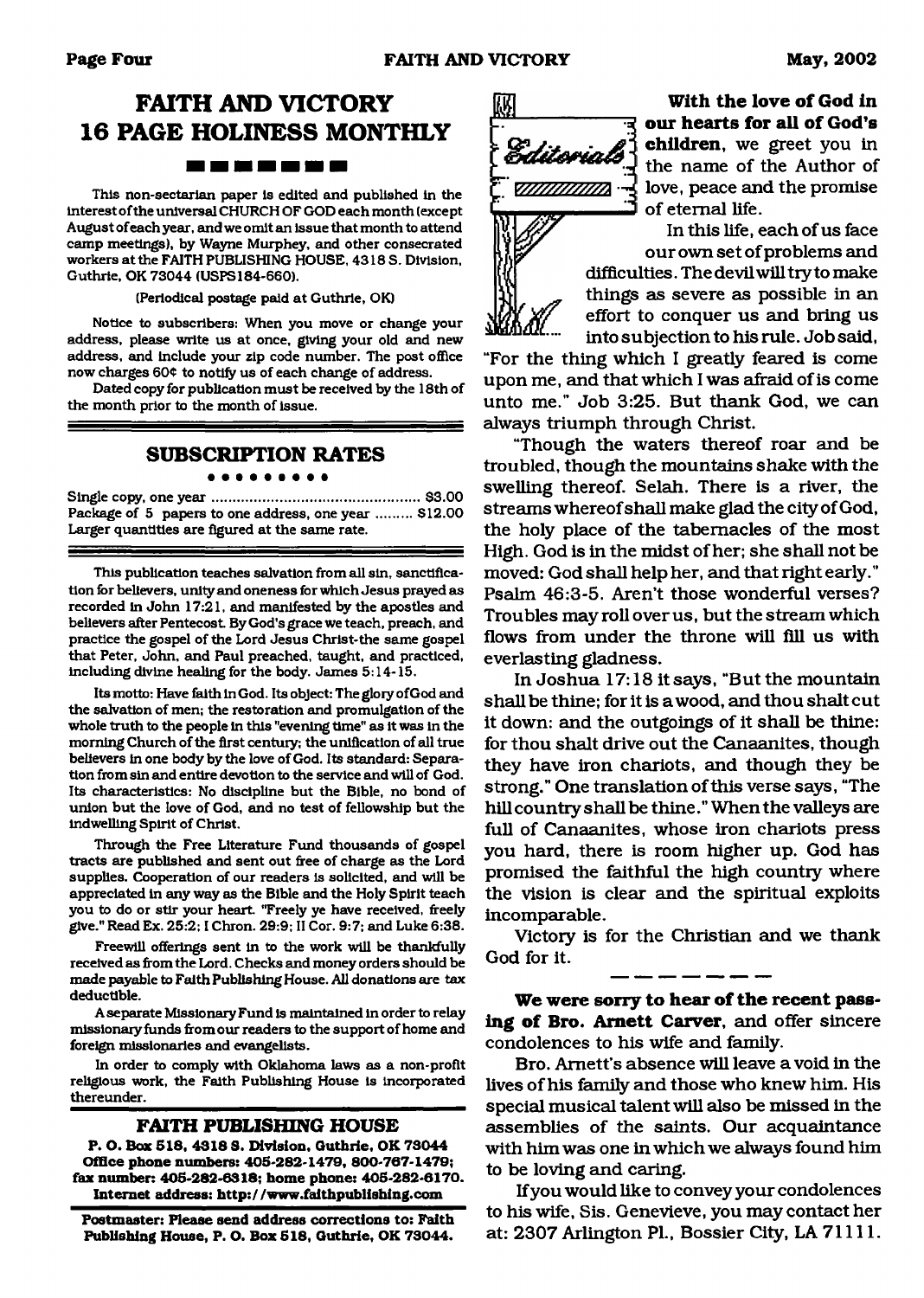Another child of God whose loss we mourn is that of Sis. Carolyn Shirrell. Her death came as a shock to us. I am sure her husband, Bro. John, would appreciate you holding him up in prayer as he deals with this bereavement. Those who wish to express sympathy to Bro. John may address correspondence to: 21465 S. Arthur Rd., Oregon City, OR 97045.

We apologize for recent problems some of **you have experienced with our web site.** We've had routing problems with our domain name and hope to have the difficulties solved by the end of April. Our domain name address is : [<www.faithpublishing.com](http://www.faithpublishing.com)> However, if for any reason you are unable to access the web page at that address, try <www.theshop.net/faithpub>

A writer of the 19<sup>th</sup> century once said, "In this world of change naught which comes stays, and naught which goes is lost."

---------

Change is inevitable in our lives and sometimes these changes are dramatic. I have reached one of those places in my life where the Lord is redirecting in a climactic fashion. Through tears and travail, I feel the Lord has made it plain that He would have me move on, and I follow His leading. This means I will be relinquishing oversight of the Print Shop. This decision was not made lightly, nor easily, but I embrace it with peaceful resignation in my soul.

As the above writer stated, "naught which comes stays." When I first began work at the Print Shop on May 19, 1976, I had no concept of where the road might lead, but knew the journey held uncertainties and that change was always a possibility.

But we also agree wholeheartedly that "naught which goes is lost." These last 26 years have perceptibly molded my life, shaped my future, and I consider them to be a valuable well of strength and wisdom from which to draw.

It is with fondness that I recall those with whom I worked and in whose lives I was involved. Uncle Lawrence Pruitt offered me a job as pressman here at Faith Publishing House, and also introduced me to the editorial aspect of the work. When I began to preach, Aunt Marie Miles took a real interest in helping me mature in my ministry. I value her mentoring. It was also a real joy to labor with Aunt Maybelle Pruitt. She had a genuine zeal for God and it was most interesting to listen to her unique wisdom

as together we guided the Print Shop through the years.

Space will not permit reminiscing about all the workers with whom we labored, or of the joys and sorrows that brought us together, but for the workers who may read this, I thank you for sharing your lives with me. It is my fervent desire that our special times of togetherness will continue at a future date around God's throne.

Of course I cannot write this last editorial without acknowledging all who supported the Print Shop during my tenure. I have often thanked those who sent offerings and prayed for us, and in doing so this last time, I want you to know and feel it is not a mere cliché. This has been a walk of faith. There were times when we fervently prayed for God to meet needs, and He would burden the heart of one of His saints to do so. Those who have done so know who they are, and to you I again say, from the bottom of my heart, "Thank you!"

God has been more than faithful throughout the years. There were times when problems loomed large and we felt so small, but God made a way. We look back and see much which was accomplished by the concerted efforts of dedicated workers and giving saints, and marvel that it was possible.

During the time I have been at the Print Shop, we have entered the era of the computer and adapted the work to function in the age of technology. One of the crowning accomplishments we enjoyed was the erection of a wonderful new Print Shop facility. This has positioned the work for future productivity as God continues to bless.

My brother, Willie Murphey, has responded to the need to fill the vacancy here, and arrived at the Print Shop on April 21. He is assisting with the publication of this issue of the *Faith and Victory.* I urge all those who love the gospel to support the work under his oversight. Although much has been accomplished in the past, in order for the Print Shop to continue to prosper, there are major projects which will still need your support.

In closing, I open my heart to say I love every child of God and will always do so. If I can be of help to you in the future, I hope you will always feel free to call me.

"The grace of the Lord Jesus Christ, and the love of God, and the communion of the Holy Ghost, be with you all. Amen."

—Bro. Wayne Murphey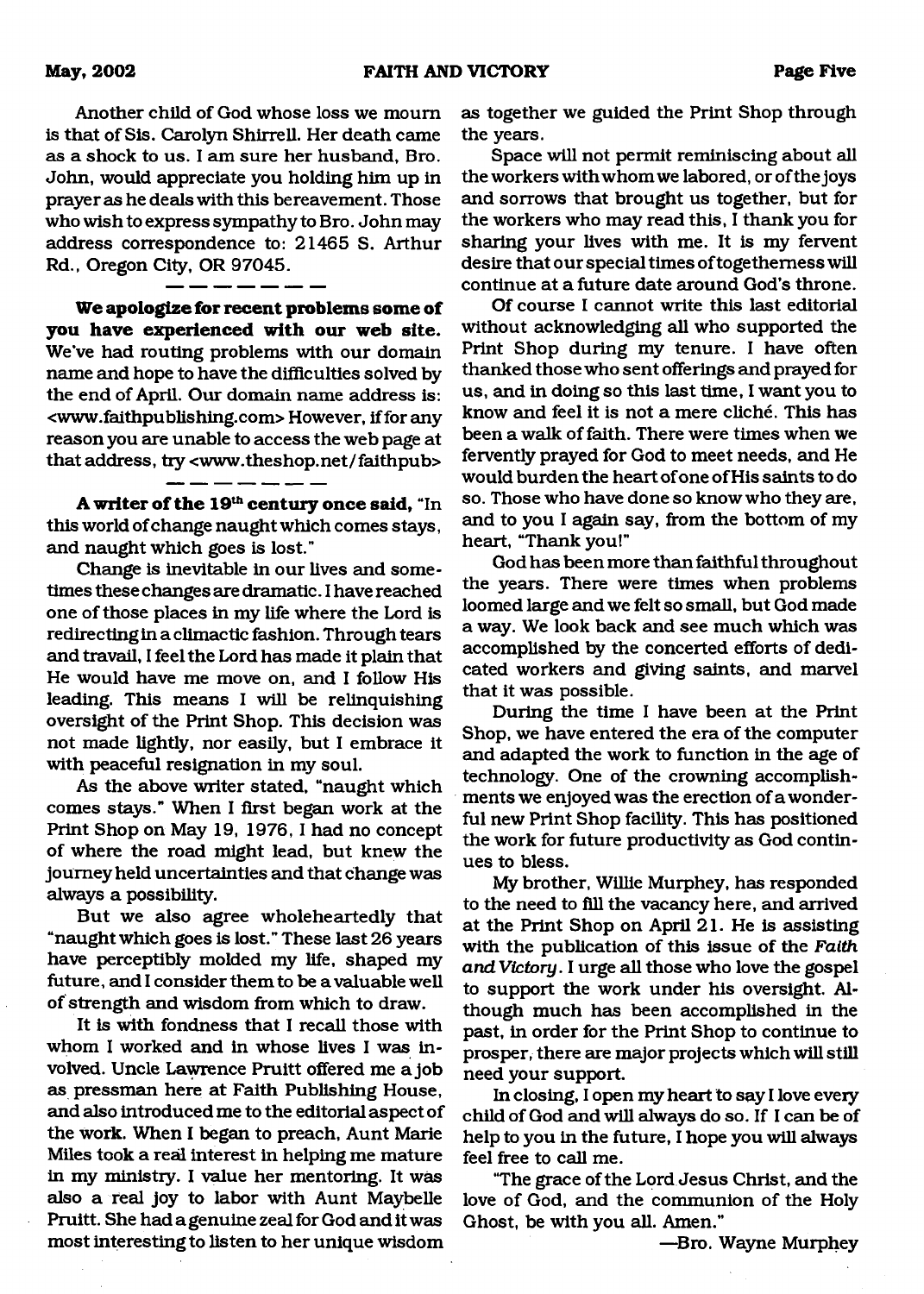**Warm greetings to the saints and readers of the Faith and Victory paper.** In the words of the Psalmist, "Great is the Lord, and greatly to be praised, and his greatness is unsearchable." I am so thankful that we serve such a great, wonderful, loving heavenly Father. Sometimes it seems our needs are so great, but it gives us such comfort to know our Father is much greater than any need we have. Since we are acquainted with His loving-kindness, our hearts overflow with praise to our Savior. He certainly is worthy of our love and adoration.

Recently, I received an e-mail from my brother, Wayne, asking me to come and take the oversight of the Print Shop. After much prayer and thought, I gave notice of my intention to leave my job as a camera repairman, and I offer my service to the Lord to be used as He chooses. I feel a great need for your support in prayer. The responsibilities here at the Print Shop are great, and we are looking to the Lord to supply where our ability is lacking, and help us rapidly learn the many operations performed here. I appreciate the patience my brother has in helping teach me the duties before me.

The first morning after we arrived at the PrintShop, April22,2002,1was walking around the premises as the golden rays of the morning sun illuminated the dew-laden grass. The words of the song, "What a friend we have in Jesus," came to my mind and brought such peace and calm assurance to my heart. "We should never be discouraged, Take it to the Lord in prayer." Prayer is the avenue which brings our hearts into contact with our dear friend, Jesus.

On April 13,2002, my wife Neta, son Stephen, daughter Elizabeth and I were given the privilege of attending the singing and services at Enterprise, AL, where Bro. Michael and Sis. LaDawna Adams and others are laboring for the Lord. The Lord richly blessed His people. The singing of the saints was beautiful and the special songs inspiring. The chapel was filled by those who came to worship the Lord in song. The many young people who were present seemed to especially enjoy their time of fellowship. We appreciated the hospitality of the saints to us while we were there and trust the Lord will bless them for their kindness.

While we were in Alabama, Neta and I observed our 28<sup>th</sup> wedding anniversary. We thank the Lord for giving us many happy years together and look forward to His blessing on our lives in the days ahead. With our hand in His and His presence with us, our future is bright. —Bro. Willie E. Murphey

> **REQUESTS**

CA—"Please remember my mother. She has pneumonia." */* —Bro. Donald Viser WV—"Please remember us and my girls in prayer." —Bro. Lloyd Cassell

OK—Christine Wiley has requested prayer for physical needs.

Philippines—"Please pray for my grandson, Arthur Gody." —Sis. Nellie Tibayan

KS—"I ask you to keep Kenny Powell in your prayers." —Bro. James Maass

MS—"Please pray for my wife and me."

—Bro. Harold Griffin

CO—"I am writing with an urgent prayer request. I am a saint's child, so I know and believe in the power of prayer. Two months ago, my husband of five years came home and told me that he was deeply in love with another woman. I am completely devastated. We were both saved when we got married, and we had prayed about our relationship. But somehow the devil has succeeded in breaking up my home. Please, please pray with me that somehow God will mend and heal my home."

—Anonymous

**Standing Prayer Requests** Sis. Ruby Bell Sis. Lydia Bennett Sis. Alscene Breckenridge Sis. Nellie Brown Bro. Jon Busbee Sis. Mamie Butcher Bro. Nathan Carver

,,,,,,,,,,,,,

Sis. Estelene Cramer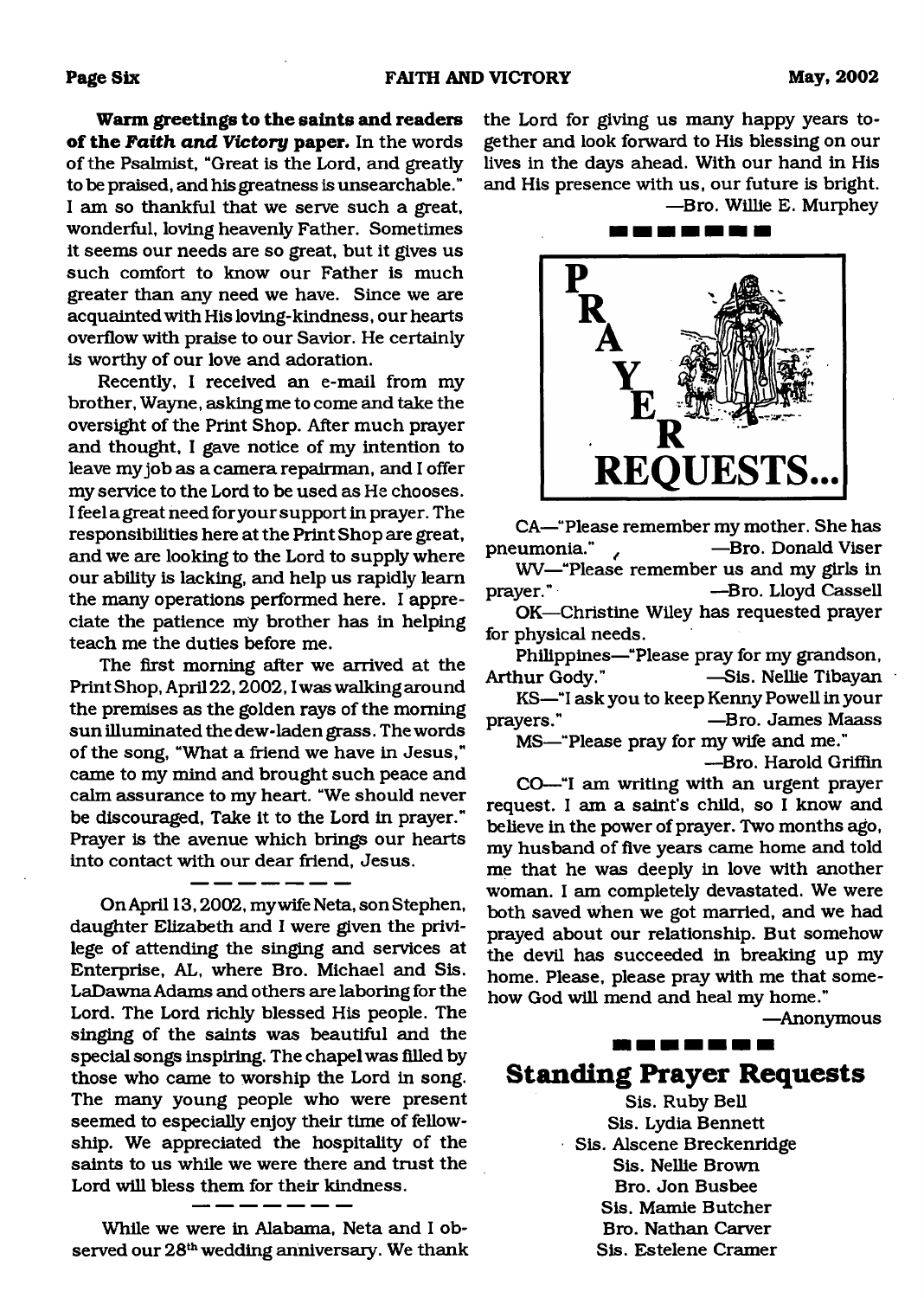Sis. Waneta Creel Sis. Frances Deforth Bro. Dale Doolittle Sis. Elaine Dunn Sis. Eleanor Fingerle Sis. Pearlene Gerald Sis. Esther Gordon Bro. Huey Gordon, Jr. Bro. Lee Hilton Bro. Shawn Howard Sis. Mary Hughes Sis. Daisy Johnson Sis. Janice Johnston Sis. Eamestine Jordan The Lounds sisters Sis. Mattie McIntyre Sis. Bertha Miles Bro. Allan Miller Sis. Virginia Myers Sis. Dollie O'Neall Bro. Charles Pierro Bro. O. C. Porter Sis. Melba Powell Sis. Myrtle Savoie Bro. M. Agenemoh Sidi Sis. Kay Stover The Mitch Taylor family Sis. Anna Mae Thompson Bro. Preston Vulgamore Bro. Curtis Williams, Sr. Bro. Max Williamson Sis. Esther Wilson

CAMP MEETRING DATES

**Oklahoma State (Guthrie)**—May 24-June 2 **Holly Hill,** SC—June 2-9 **Tulsa, OK**—June 9-16 **Green Bank, WV**—June 14-20 **Jefferson, OR**—June 14-23 **Loranger, LA**—June 30-July 7 **Fresno, CA**—July 5-14

**National (Monark Springs, MO)**—July 19-28

**Myrtle, MO**—July 31-Aug. 4

**Bakersfield, CA—Aug. 7-11 Spooner, WI (Tent Meeting)**—Aug. 29-Sept. 1

<u>na sa sa na da sa sa</u>

**SfilllMPM® empoieip MSI® S3©1PH©I1©**

#### **NATIONAL MINISTERS' MEETING REPORT**

On March 21-23, 2002, ministers of the Church of God met in Guthrie, OK, for the purpose of worship, prayer, fellowship, teaching, exhorting and encouraging one another in the Lord.

The meeting was attended extremely well. Ministers from across the nation came to be in the meeting. We are happy and encouraged to report that the Lord did not fail to attend. He promised where two or three were gathered in His name He would be in the midst also. God's holy presence was witnessed and felt from the very beginning to the final amen.

Each day began at 7:30 a.m., and ended after evening worship services on Thursday and Friday.

The meeting began with a reading of Psalm 133 and the unity of God was experienced throughout the meeting. A wide range of subjects was exhorted on and taught. On Saturday morning a profitable question and answer time was held.

The ministers parted with much love and support for one another and a renewed vision of the cause of Christ. —Bro. Stanley Dickson

#### **OKLAHOMA STATE CAMP MEETING**

The 68th annual Oklahoma State camp meeting of the Church of God will be held May 24-June 2 at the campground located east off of Sooner Road on Lake View Road, which is a little over four-tenths of a mile south of the intersection of South Division and Sooner Road.

As is customary, the first service will be held Friday evening, May 24, at 7:30, with three services daily thereafter. Early morning prayer services and youth meetings will be held as announced.

An invitation to attend is extended to everyone. Your presence will be appreciated. Provisions will be made for those attending.

The meeting will be operated by freewill offerings. If you would like to make a contribution, you may do so by sending it directly to the state treasurer, Sis. Brenda Wilkins, 1023 E. Prairie Grove Rd., Guthrie, OK 73044.

For further information contact the pastor, Bro. Stanley Dickson, (405) 260-8822.

#### **HOLLY HILL, SC, CAMP MEETING**

The Holly Hill, SC, camp meeting will be held, Lord willing, June 2-9, 2002. The first service will begin at 10:00 a.m. Sunday, June 2nd and the last service is scheduled for Sunday morning, June 9th.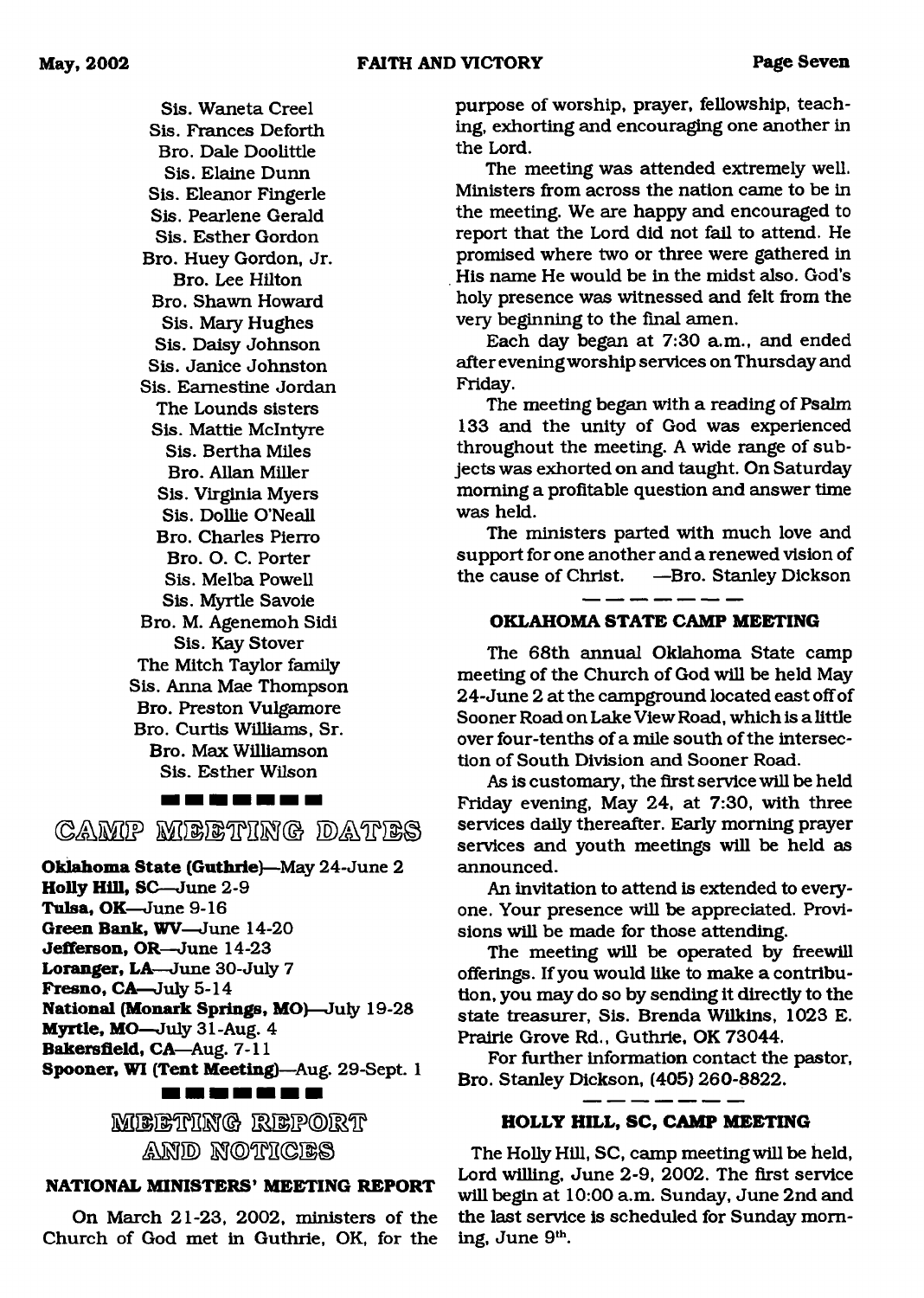We are looking for the Lord to bless us with His precious presence again this year. We are looking for the Lord to send ministers and workers of His choosing, and we extend a hearty welcome to each one to come and be with us. If you can't come in person, we still need your prayers. We are asking the Lord to save sinners, heal the sick and uplift believers.

The weekdays will begin with prayer service at 8:00 a.m., followed by breakfast at 9:00 a.m. Regular morning service will begin at 11:00 a.m., with lunch following afterwards. Any afternoon services will be as announced. Evening services are to be at 7:30. There will be food in the kitchen after the night service for any who are interested.

Lodging and meals are by freewill offerings. There are limited accommodations on the campground, but the Lord has ways of making provisions for those who come. We do also have a few camper hook-ups on the grounds for water, electric and sewer on a first come, first served basis. Just let us know and we will try to arrange a place for you to stay. We don't want anyone to feel that they "have" to get a motel, but sometimes there are those who prefer one. Here are some names and numbers of motels in Santee, about 10 miles away. Ramada Inn (803) 854- 2191; Super 8 Motel (803) 854-3456; Santee Economy Inn (803) 854-2107 and Comfort Inn (803) 854-3221.

The campground is located on Bayview Street between Camden Road and Eutaw Road, Holly Hill, SC. For more information, contact the pastor, Bro. Carl Shaffer, (803) 492-3256, Bro. Floyd Crummie (803) 496-5768 or Bro. Alvoid Pratt (803) 492-3366.

#### **GREEN BANK, WV, CAMP MEETING**

The Green Bank, WV, Camp Meeting will be held this summer beginning on Friday evening, June 14, and end on Thursday night, June 20.

We anticipate a Spirit-filled meeting because the Lord has been so faithful to us in times past. Yet we covet your prayers for this meeting. We know it will be blessed only from our burden for it.

Prayer services will be held at 8:00 every morning with breakfast served at 9:00. The regular morning service will be at 11:00. A midday meal will be eaten after the morning service ends. Young people's meeting is at 6:00 p.m. and evening services are at 7:00. Snacks are

served in the dining hall after the evening services.

We have rooms available for those who would like to stay on the grounds. There are also some homes which prepare for our camp meeting guests. It would be convenient for us here for you to let us know if you need accommodations so we can be sure they are ready for you. There are camper hookups available on the grounds, and the buildings are handicap accessible.

The weather is sometimes very cool. Please bring your own bedding and a jacket. The services are held under a tabernacle. A fan may be needed during some of the warmer days.

We welcome all who have an interest in the work of the Lord in this part of the country. Or if you would simply like a blessing, please come and be with us.

The White Pines Campground is located in Arbovale, WV, just off Rts. 28 and 92. There will be signs directing you to the campground. If you have any questions, call Bro. Toney Samons (304) 456-3017 or Bro. Marty Clevenger (304) 456-3242.

#### \_ \_\_ \_\_ \_\_ \_\_ \_\_ \_\_ **ALCOA, TN, TENT MEETING**

The tent meeting in Alcoa, TN, will convene Wednesday night, June 19 through Sunday morning, June 23, 2002.

The meeting will be conducted by Bro. Charles Taylor and Bro. Larry Abbott. We extend a heartfelt welcome to all who would like to attend.

Accommodations will be provided; however there are nearby hotels. Street work will be conducted during the meeting. Come praying that the Lord will have His way in this meeting and send laborers of His choosing.

Services will be held daily at 11:00 a.m. and 7:00 p.m.

For further information, you may contact Sis. Mary McDonald at (865) 977-6997 or Bro. Dwight and Sis. Carrie Porter at (865) 984- 2348. The number for the chapel is (865) 681- 6838.

#### **JEFFERSON, OR, CAMP MEETING**

Plans have been made for the annual Jefferson, OR, Camp Meeting. The dates are June 14-23. The first service will begin on Friday night, with services through the week at 10:30 a.m. and 7:30 p.m. Additional services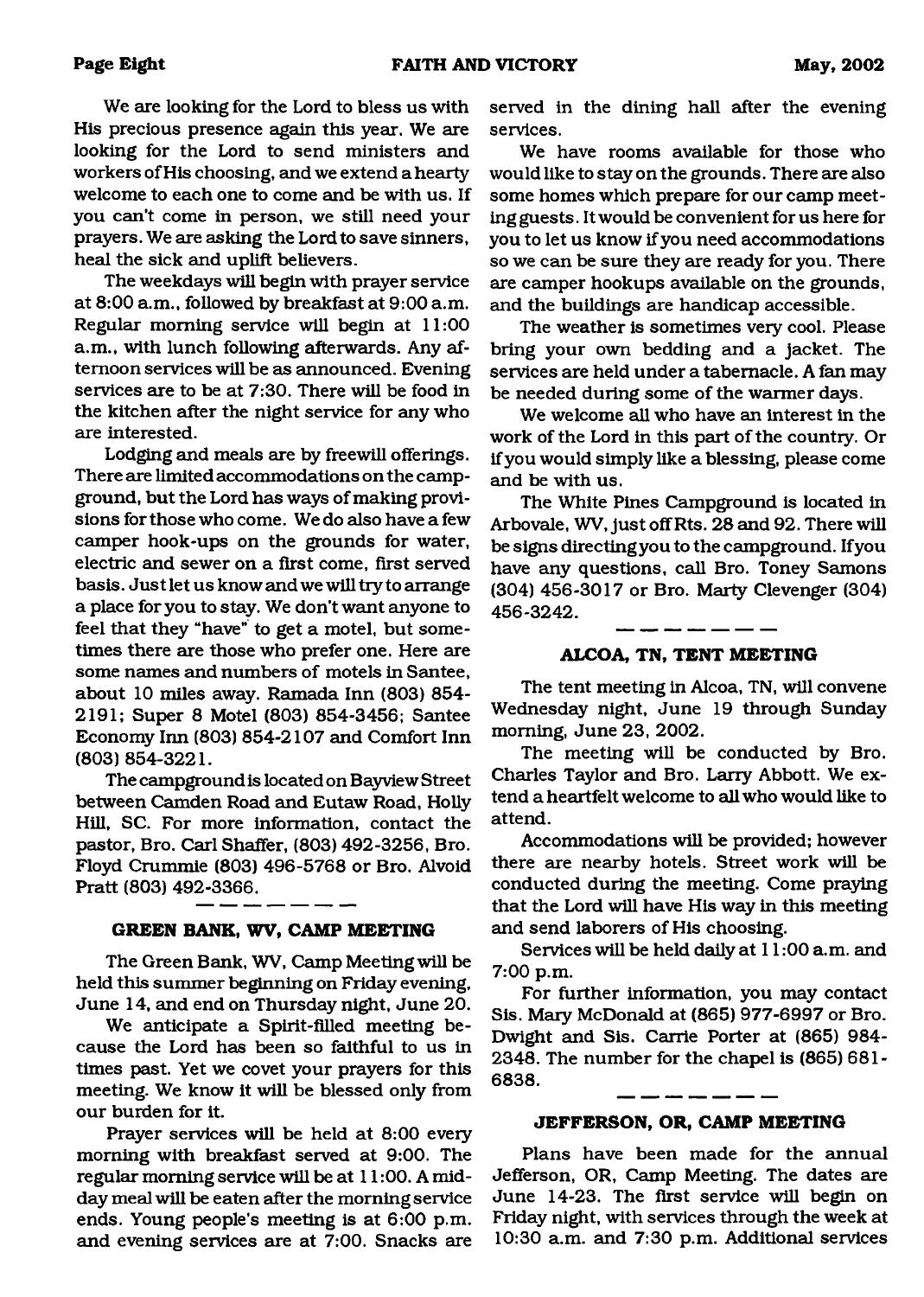are planned for the first Sunday afternoon at 2:30 and the last Saturday at 2:30. The camp meeting will close with a 2:30 afternoon service on Sunday, June 23.

We are expecting out-of-state ministers to be present to preach the Word and we welcome everyone to attend.

After arriving in Jefferson, you can reach the campgrounds by going east on Marion Road approximately 1 mile, then left on Skelton Road 1/2 mile. The chapel will be on the right.

For more information, contact the pastor, Bro. Bob Wilson (541) 327-3621.

#### **NATIONAL CAMP MEETING MONARK SPRINGS, MO**

The National Camp Meeting of the Church of Godwill be held, Lord willing, at Neosho (Monark Springs), MO, July 19-28, 2002. All are cordially invited to come and bring others to enjoy the blessings we are expecting from the Lord.

The Monark Springs campground is located approximately five miles east of Neosho, MO. It is one mile east and 3/4 mile south of the intersection of Highways 86 and 59.

If you travel to Neosho by bus, you may telephone the campground, (417) 472-6427, or Bro. Mike Hightower, (417) 451-3636, fortransportation.

The camp meeting is conducted on a freewill offering basis. There is no charge for meals or lodging on the campgrounds. You are welcome to come and enjoy the meeting. We are confident that God will supply every need. Meals will be served in the dining hall. Dormitory space and trailer spots are available on a first-come basis. Family units are also available.

The business managers are Randel Bradley (see address and telephone number below), and Mike Hightower, 13974 Newt Dr., Neosho, MO 64850. Phone (417) 451-3636.

#### *Instructions For Making Dormitory Reservations*

Call DeLoris Bradley (620-226-3390). If no one is at home, please leave a message on the answering machine, or e-mail [<rdbradley@ckt.net](mailto:rdbradley@ckt.net)> I will call or e-mail to confirm.

Please provide the following information so I can accommodate you better:

Name and phone number Date of arrival Date of departure

Number of adults and children in party Things to keep in mind:

Bring your own bedding if possible.

If you leave after the weekend be sure to let me know, even if you are returning the next weekend.

No young people or children are to stay alone in cabins or family units.

After Wednesday the rooms start clearing out, so you might want to keep that in mind.

We have a boys' and a girls' dorm. If your child is staying in one of these we ask that you feel the responsibility of staying also for at least one night.

There is a mens' dorm, ladies' dorm and a dorm for handicapped ladies.

We want everyone to come and enjoy the fellowship of kindred hearts while we worship the Lord together.

Come praying that the Holy Spirit will have full reign in all that we as a group do, from the dorms to the kitchen, in cleaning and keeping our grounds orderly. Parents or guardians, please keep your children in services with you. I believe God would be pleased if we observe these things and will meet with us under the tabernacle in a greater way.

Love and prayers,

DeLoris and Randel Bradley 1540 2000 Rd Bartlett, KS 67332

#### **CALIFORNIA STATE CAMP MEETING**

The annual California State Camp Meeting at 12312 Osborne Place, Pacoima, CA, will begin, Lord willing, Friday night, August 16, at 7:30 p.m., and last through August 25. There will be three general worship services daily: 10:30 a.m., 2:30 p.m. and 7:30 p.m.

We extend a hearty invitation to all to come and worship with us. For directions, accommodations or assistance, call Bro. Herbert Clay, (818) 897-1396 or the Sunset Guest Home, (818) 899-2022.

**Please note:** This date is one week earlier than previous years.

#### -------**The Master**

He never thought it stepping down to walk with men who earned their bread. Their joys and woes to share He chose. He understood the tears they shed. —Selected by Sis. Doris Bowers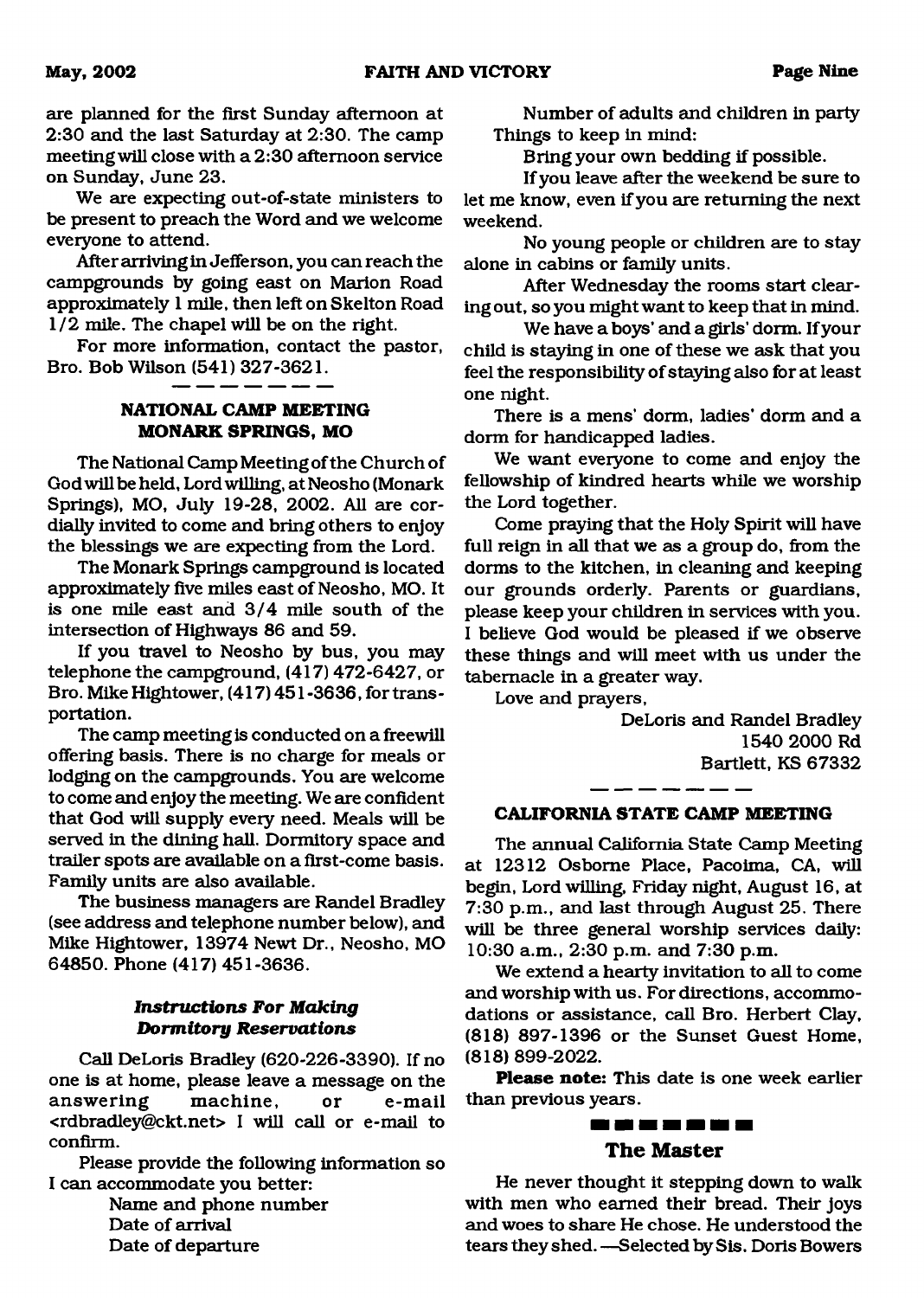#### **Page Ten 61 May, 2002 FAITH AND VICTORY May, 2002**

# naannannann .<br>Stanislavnik medicina i svo



MO—Dear Church of God Ministers: Bro. Bob Huskey has felt the Lord lead him to resign as the pastor of the Church of God congregation at Neosho, MO. We, the congregation, feel a deep need of the Lord choosing another pastor for us.

A pastor has need of some qualities and graces that may not be as needed in other offices. For this reason, we feel that it is necessary for the husband and wife team to share this calling, and share the vision of God's one pure church. We are praying that the couple the Lord is burdening will rise to the call of duty for our congregation.

As a congregation, we will be praying and fasting on Wednesdays, expecting the Lord to move. Please pray with us.

It has been agreed that the congregation will not actively ask individuals to take pastoral duties. Should an individual approach you, we pray that you will heed only the call of God and not the pleas of man. We are desirous of the Lord placing the one here that He knows will be a humble servant of God to work among us.

We appreciate how the Lord has burdened ministers to come to help in the last few weeks. If while in your prayer closet, the Lord has given you a burden for Neosho, we continue to extend the welcome as we wait for the Lord to fill our needs for a pastor.

The congregation can be contacted through Bro. Mike Hightower, (417) 451-3636 or Bro. Clifford Cole, (417) 776-2331.

Prayerfully submitted,

—The Church of God congregation at Neosho

OH—Dear Bro. Wayne: I am going through a big thing in my life. My wife had a stroke and she is having a bad time coming out of it. She wasn't paralyzed on either side....

Later she got out of a chair, fell and broke her hip.

I have had three light strokes and none of them have paralyzed me. My right side is weak as you can see by my writing. God is looking after me and my wife. I go to the rest home two

or three times a day and I am so tired.

My son and daughter-in-law are looking after me, also my grandson.

When you get this letter, please pray for my wife. I will try and write to you later on.

May God bless you, —Bro. Chester Dunaway

KS—Bro. Murphey: Thank you for what you printed in the January, 2002, "Question and Answer" column in reference to Luke 21:25-27, Mark 13:19-20 and Matthew 24:29.1 had written to you for an explanation on this subject approximately back in November. This answered my questions.

This paper is very valuable to us who are not able to attend regular services. Please remember me in your prayers.

A brother in Christ, —John Austin

CA—Dear Bro. Wayne: Greetings in Jesus' dear name... .1 thank God for my life. I often say that the only thing I regret is that I didn't get saved sooner. However, it occurred to me that God knows best. When I got saved I got saved to stay. If it had happened earlier, I might not have had the same determination. I thank God for the way that it is.

My joy is full. I am at peace and as Paul said, "And herein do I exercise myself, to have always a conscience void of offense toward God, and toward men."

I feel like the scripture in Isaiah 46:4, "And even to your old age I am he; and even to hoar hairs will I carry you: I have made, and I will bear; even I will carry, and will deliver you." Praise God.

May your work continue to bless its many readers, and may God continue to bless all at the Publishing House.

—Bro. Bob Mickelson

WV—Dear *Faith and Victory*: I hope this finds everyone well and happy. I am looking forward to spring. I want to hear the birds singing and see the flowers coming up....

I am not happy with all the news I hear. I pray they will bring our men and boys home.

Please keep me on your prayer list as now I am 82 and I feel myself failing. I pray God will let me stay here a little longer.

Love and prayers, -Sis. Melba Powell

OK—Dear Bro. Wayne and saints everywhere: Greetings in Jesus' name.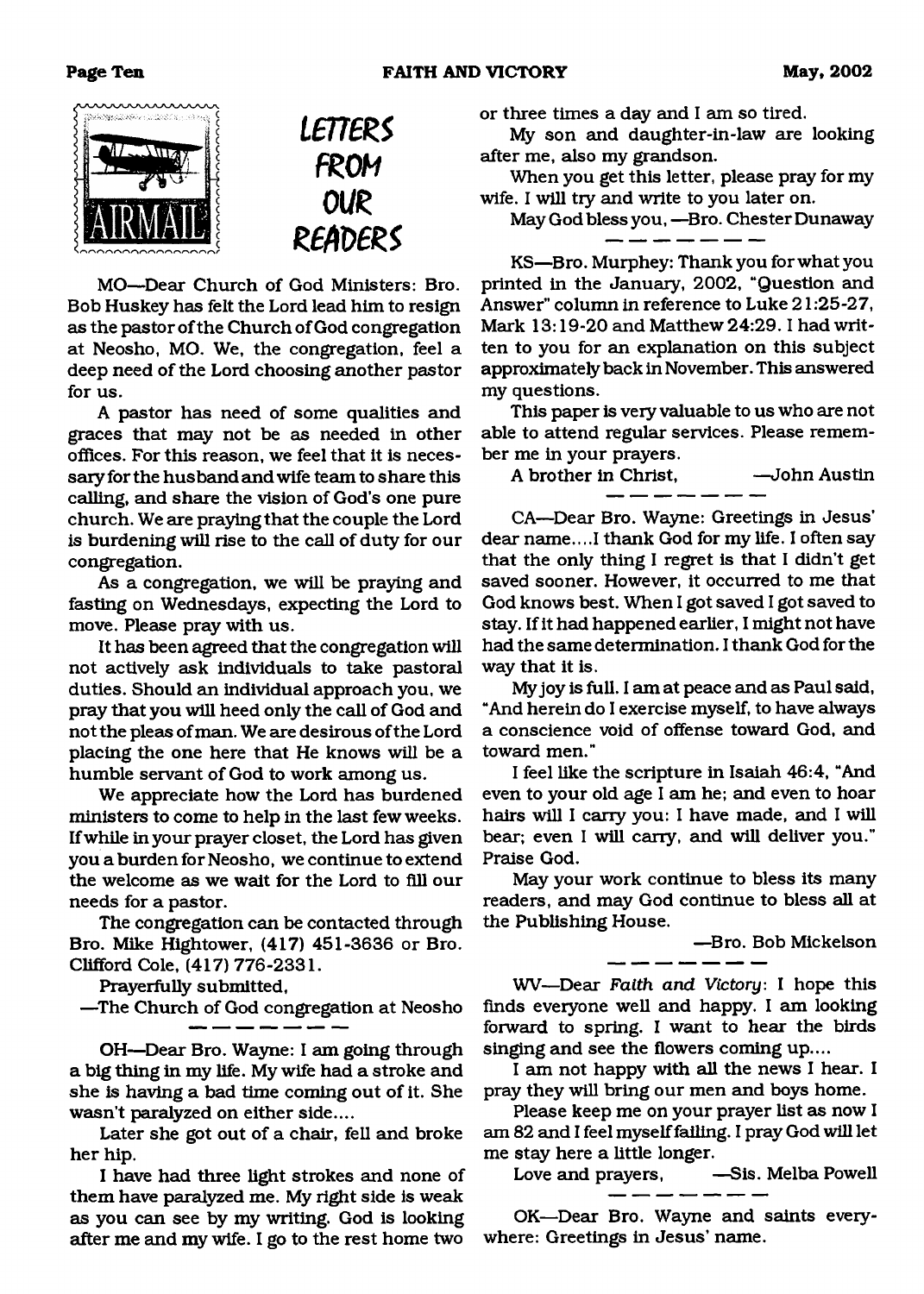I want to thank everyone for their prayers for me. 1 sure do appreciate all the saints of God. Thank you for all the beautiful cards and phone calls. They were an encouragement to me. I do still need prayer.

Pray for my unsaved loved ones.

In Christian love, —Sis Ruby Bell

OK—Dear Bro. Wayne: Greetings in the name of Jesus, the One who loved us and paid such a great price that we might be washed from our sins and fitted to live with Him in eternity. Surely we want to love Him and serve Him to the best of our ability by helping others to be saved. I am glad for the love of God that helps us do this.

May God bless you in your labors of love. —Bro. T. V. McMillian

OR—Dear Bro. Wayne and Sis. Mary: Greetings across the long miles to OK. I would love to see you and trust you are well. The Lord has been real good to us and we thank Him for His rich blessings....

Pray for us. We need each other's prayers. May God bless you all.

**-Sis. Ruby Hutchinson** 

MO-Dear Bro. Wayne and Sis. Mary: Praise the Lord this bright morning for His wonderful, innumerable gifts to the children of men.

. ... .

This morning, as I drove to school, I saw a young boy trudging along the highway in a place where children don't usually walk. I felt great concern for him, as did others, and I was relieved to hear another person had phoned the police to come and make sure he was safe. As I came on to school, I realized we were concerned about him because he seemed small and lost.

How many equally needy souls there are who are vulnerable, hurting and discouraged, yet we do not recognize their needs because they have adult forms of jobs and responsibilities. Christ saw through the businesses and bodies and into the soul. Oh for His spirit to fill us that we might also.

We thank God for your efforts. Where the printed Word of good news goes, may His Spirit accompany it.

With Christian love,

—Marilyn and David Cole

OK—Dear Bro. Wayne: We are blessed with such precious songs. "Jesus Has Been So Good To Me," "How Can You Part With Jesus," "I Ought To Love My Savior," "I'll Go With Him All The Way." Just the titles of these songs bear a message! That is our testimony.

\_ \_ \_ \_

—Carol and James Jantz

Philippines—Dear Bro. Wayne: I greet you with gladness in my heart and hope that everything is always well with you and your family, and that God's blessings continue to shower upon you. I am very happy and thankful to our Lord for His love and guidance to me and to my family.

How are you and Sis. Mary? It has been more than a month since I last wrote to you. My schedules have been very hectic, but I thank the Lord for helping me and guiding me in doing all the works that I need to accomplish. I read a verse from the Bible in John 14:26 and it is truly amazing how the Holy Spirit works in our lives.

I asked my boss yesterday if I could have two days leave from work so that I could attend the camp meeting in San Jose, and I thank God that He touched her heart and immediately approved my vacation leave, even though we have so much work and deadlines to meet at the office.

Last night (Saturday), after I finished everything my boss needed to present to our clients for next week, she asked me to help my office mate to finish her materials needed for presentation. My boss asked me to work overnight until Sunday morning because she estimated it would take 4-6 hours to save the work on the computer and my office mate needed to finish six designs. I was a little sad because I did not want to miss attending Sunday service, and the children at Sunday school would be waiting for me. While working on the computer, I was praying. I needed God's help to finish the three designs by dawn, so that I could leave the office by early morning and attend service. It is truly amazing how God helped me. I was able to finish the three designs and had no problem saving them in the computer. I was also able to bum it to CD, and print the materials all within six hours. By 4:00 a.m. I had everything prepared. I was able to sleep three hours, and at 7:00 a.m. I left the office. I took the train, then a bus and prayed that I could arrive home before 9:00 a.m. I got home at exactly 8:30 a.m. My mother thought I would not be able to teach the Sunday school class but she prepared the materials. I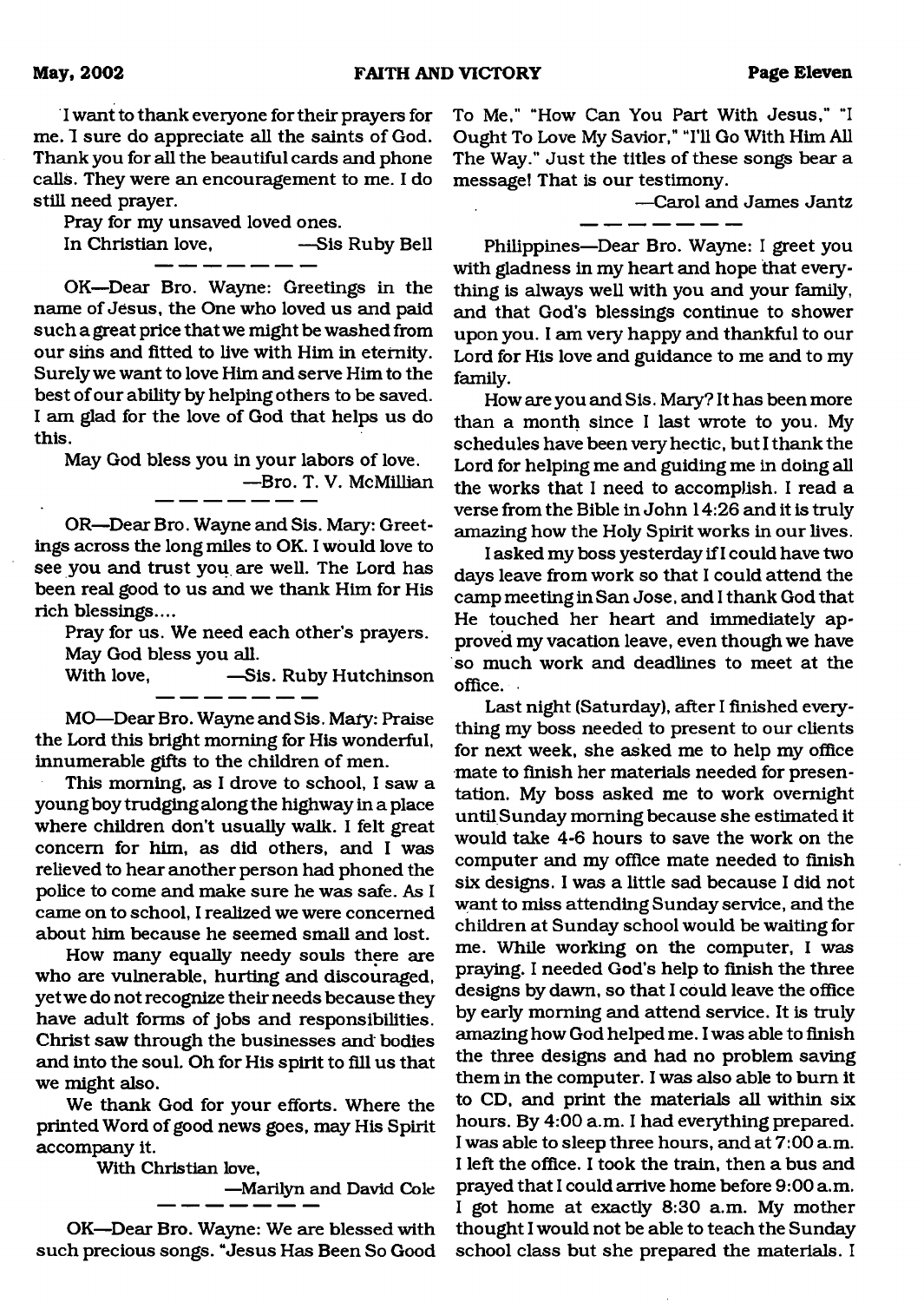believe mother is also thankful for God's guidance to me and for helping me with my work.

Take care, and please give my regards to all the saints there.

Love, —Sis. Arlene Tibayan



#### **From the Philippines...**

April 12, 2002—Dear Bro. Wayne and Sis. Mary: Greetings to you in the precious name of our Lord and Savior, Jesus Christ.

With your valuable help for us in the Philippines, more souls are being reached for salvation. It is summertime—it is very hot in San Jose. Children are free from school and the young people started teaching the daily Vacation Bible School in Mapangpang. We helped them prepare their visual aid/materials to use for VBS last Thursday here in San Jose. After Mapangpang, they will move to Magtanggol and to Llanera after Magtanggol.

Last Saturday March 23,2002, five precious souls received water baptism at the Mount Zion baptistry and three souls from Sibut were baptized yesterday, April 1, 2002, at the river between Rizal, Nueva Ecija and Ganduz. There is no more water from the creek where we get water to fill the baptistry and a very little water from the well, so we dug the well deeper to reach more water during the summer. That is why the baptism yesterday was in Ganduz.

We are also very much thankful for your prayers; our father is again in the harvest field of the Lord. Last March 25, 2002, he went with Daniel to Mapangpang and Magtanggol to visit the constructed chapels. He still can't drive by himself. When he arrived home in the afternoon he was very tired but he was able to sleep well at night and wake up healthy in the morning....

Our summer camp meeting will be April 12- 14, 2002. We are praying for the success of this meeting.

Thank you once more for your love and

prayers for the salvation of souls in the Philippines. Warm regards to your family and to all of the saints over there.

Your sister in Christ. — Josie C. Martin

April 2, 2002—Dear Bro. Wayne and Sis. Mary: Hello! Magandang umaga (Good morning). I apologize for not answering your letter immediately. Last week, the whole holy week, we tried our best to finish and prepare all the materials we needed for the Vacation Bible School. Praise God! We have it all ready.

This morning we started our VBS at Barangay Cupang. We thank God for a very wonderful day. We had more than 30 children who attended in the morning. In the afternoon some had been added. Parents accompanied their children and watched how we teach. They really enjoyed it. We divided the children into three groups: kindergarten, primary and junior class. I had to handle the juniors. In the afternoon, we started at 1:00 p.m. because the children, after eating their lunch, came back at once. So we started again at 1:00 instead of 2:30 because they were all there waiting. It was a very busy day, but we teachers are very happy because of our wonderful experience. We thank God for the two families who offered their houses for us to hold classes there. Sis. Irma and the homeowners prepared our lunch....

We leave Muntinlupa at 7:30 a.m. to go teach VBS and reach Barangay Cupang at about 9:00 a.m. The parents, with their children, are already waiting for us. Though we feel exhausted when we reach home at 5:00 p.m. we are so very happy for the children's interest as well as the parents'. May God bless our work in His Kingdom.

Thank you again for your prayers and support.

Your Sister in Christ, —Nellie T. Tibayan

**From India...**

April 19,2002—Dear Bro.Wayne Murphey: Greetings to the saints abroad in the precious name of Jesus who hath made us kings and priests unto God and His father.

Our convention at Kothamangalam was also a very profitable one with good attendance and anointed messages. An allday service at Cochin last Saturday was also real good. Our seven congregations in the north assembled in that meeting. One of our sisters of age 72 at Kalayapuram passed away last Sunday. I con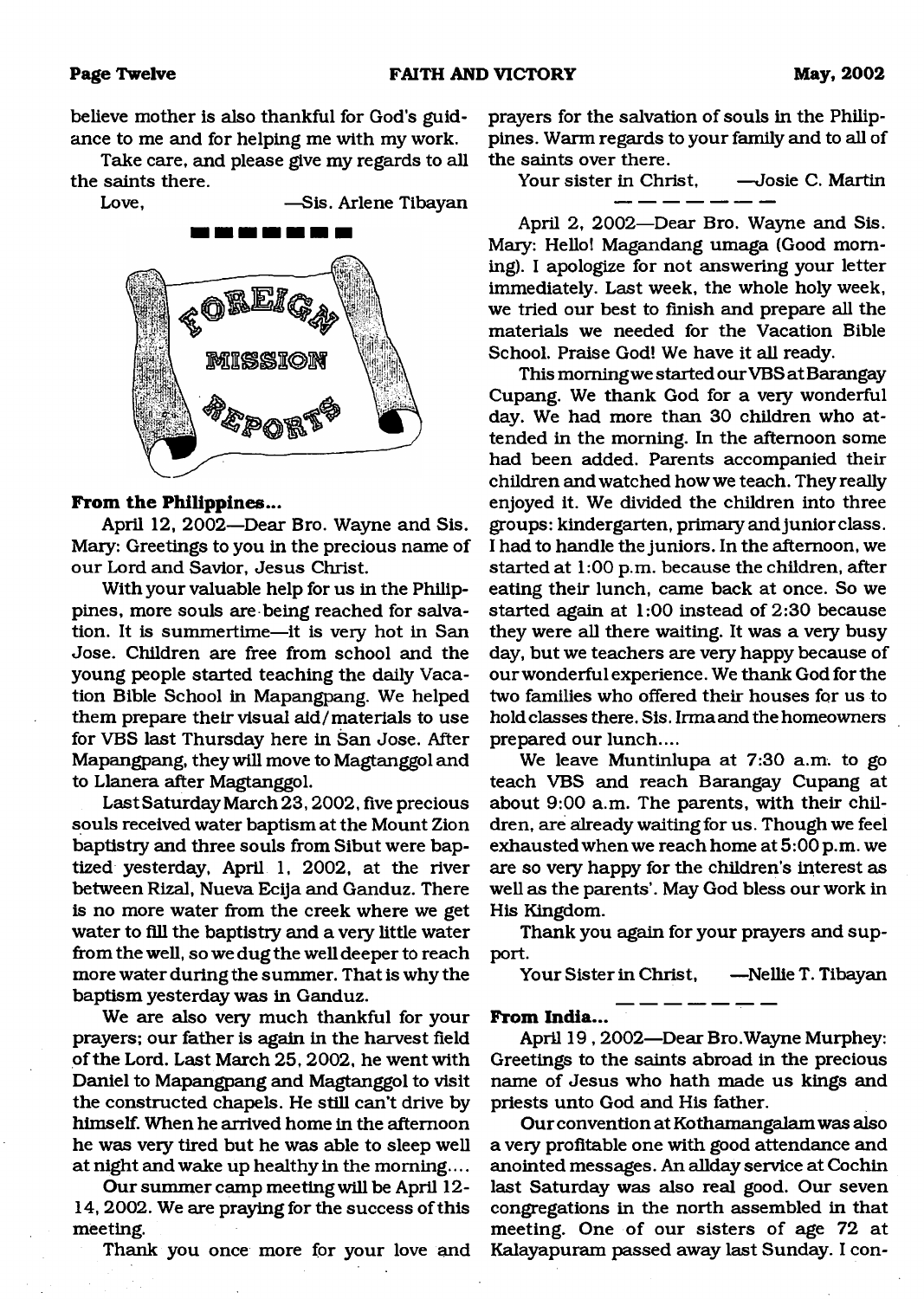ducted the funeral on Monday in our cemetery at Kalayapuram.

Schools and colleges reopen here in June. Children in our church need help to meet the expenses to buy books, dresses, etc. Please open the hands for this need of the children here. By the grace of God all our congregations are moving on fine. Let us exchange our prayers.

Yours in Him, —Bro. John Varghese

#### **From Nigeria...**

April 19, 2002—Dear Bro Wayne: Sincere love and greetings in Jesus' dear name from me to you, and to all the saints in the Print Shop. I do hope that all is going well with you and all those who are labouring with you for the cause of making Christ known.

I write to inform you that I am in receipt of the April edition of the *Faith and Victory* holiness monthly. Thank you very much for the copy. I was particularly blessed by the editorial. God will never forsake those that put their trust in Him! True to it, "...This is a cardinal truth which can give us strength TODAY." Let us also " ....be a brick—loyal and true to the King of Kings, and Lord of Lords—a brick that is ready to defend the gospel and not allow evil spirits to gain entrance into our lives...."

The first national seminar of the Church of God was held in Asana from March 29-31. 2002.1 was not able to attend the seminar due to some unavoidable circumstances in Lagos. I really thank God for using Bro. Igbanibo to organize and see the seminar through. I do pray that God continues to give Bro. Igbanibo the needed strength and foresight in this work in Nigeria. I am made to understand that the meeting was very successful and the attendance was encouraging. We thank God that He is on the move to unite the Church of God in Nigeria. Nothing can stop it. We need your prayers always in this regard.

The Easter camp meeting was held in Ikot Afaha, a few kilometers from Asana from April 4-7, 2002. The theme of the camp meeting was "The Redemptive Work of Christ." We thank God for the success of the meeting which was another forum of making Christ known to the people. We are making steady progress as the Lord anoints, directs and gives us the grace. We covet your prayers for the work in Nigeria. My love to all the saints over there.

Yours in His Service,

—Bro. Anietie B. Essien

#### **Honduras Missionary Report...**

March 13, 2002—Dear saints: Greetings in the name of the Lord! We appreciate His blessings to us in our recent travels to Honduras. We can report that it was a profitable trip and much was accomplished for the work there. The saints there send their love to you all and their thanks for all the benefits they receive from your financial interest and burden for them. Several congregations here were involved in sending school supplies for the new school year and we also had one congregation where several ladies made beautiful baby blankets to send. The students were so thrilled with the school supplies and the ladies were touched by the care and love put into the blankets.

We would like to commend Sis. Judy Trepaigner again for her burden and interest in the work there. She is now living permanently in the Mission House and considers Honduras her home. She is happy there, despite the fact that her load is heavy with the school and many coming to her for advice and spiritual help. She does a wonderful job and the Lord is helping her. Sis. Judy is very devoted to the Lord and His will for her in life.

We had a three-fold purpose for this trip. The first was, of course, to minister and teach the people there. They are always so responsive and it encourages us to do more. Teaching is so easy there. We had two saved while there. One of these was Sis. Sander's son.

We have a great interest in the children and young people; there are so many of them. They love to come to church and come regularly, but many of them need to be saved.

One young lady by the name of Renita Hamilton, age 18, has been a wonderful example for several years. She attended the school last year and is helping Sis. Judy this year. It is a great blessing, because she is trained in the procedure and very quick to assist. Sis. Joelle Feleaur, from Vancouver, Canada, arrived the second week while we were there, for training, to help in the school. She is living with Sis. Judy and will be stayingfor several weeks. She seemed to be making adjustments very well and we appreciate her interest and burden. She writes that she is doing well and not "too" homesick.

Our second purpose was to get the new school year started. That involved new enrollment, getting permanent records updated and ordering new curriculum. The Lord blessed for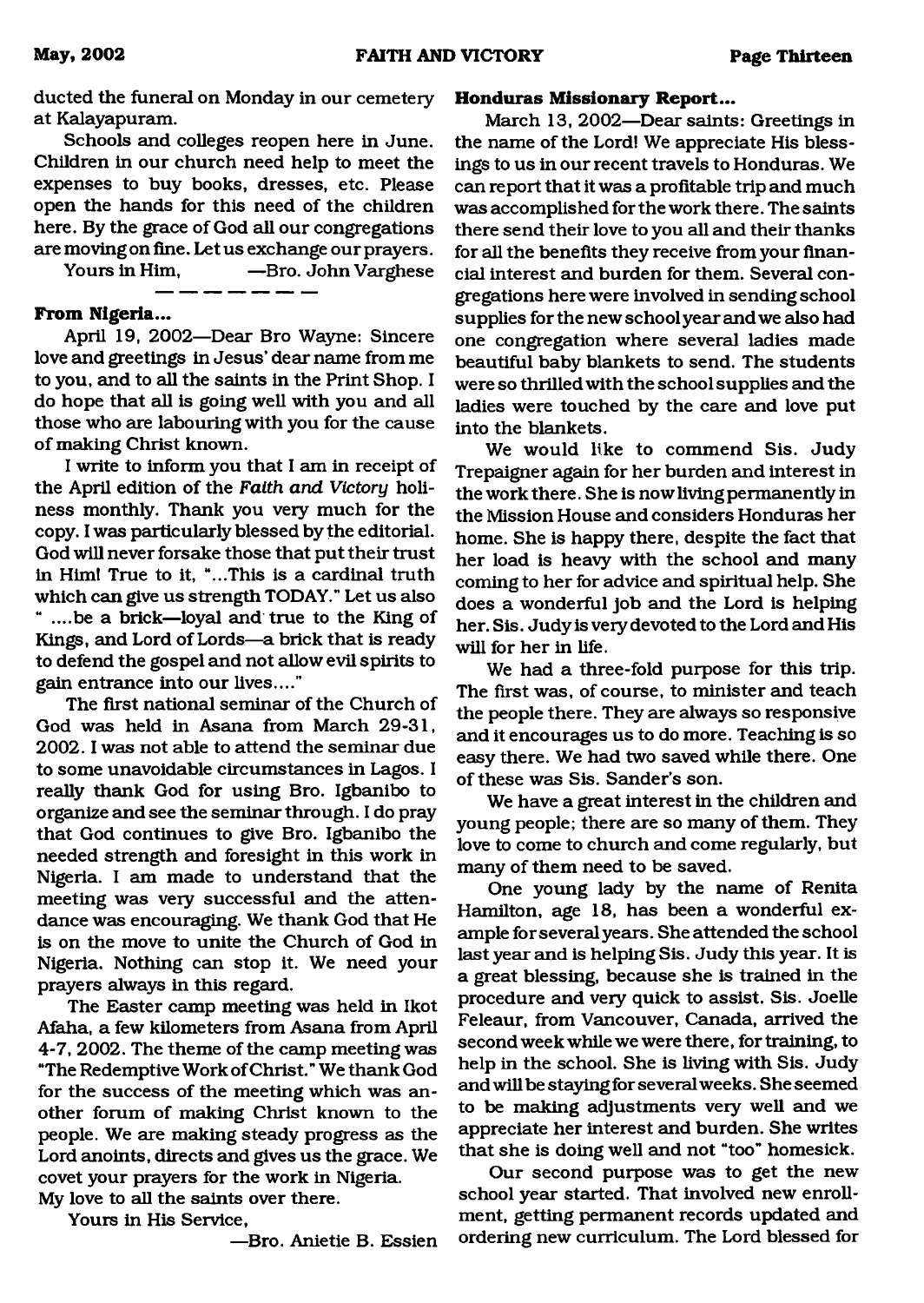ail this to be accomplished before we left. The school was functioning well and the students happy. Thank you all so much for your interest and support in making this possible. We just wish you could see it in action so that you could feel the blessing it is to that little bay island.

The third reason for going was to continue work on the Mission House. We were able, with the help of others, to get ceilings installed, screens on the windows and door, and build some cabinets for the kitchen. That made it so much better for Sis. Judy and those working with her. We still lack trim and finishing the floors and interior walls, but plan to work on that as time and finances permit. We hope to hire some of this work done throughout the year, if possible. The lower part of the house is yet incomplete, but we are projecting for it to be finished, Lord willing, by this time next year.

Sis. Lydia Bennett, Sis. Judy's mother, from Miami, FL, was there when we arrived. She had just completed a special Treat Day for the children there. They had spent a day on the beach playing games and eating a picnic, cooked by Sis. Judy and Sis. Lydia. They enjoyed fried chickenand lots ofwonderful treats. Sis. Bennett would like to do this annually, Lord willing. If anyone is interested in helping her in any way, you may contact her or us for more information.

On this trip, we took Bradley Sharp from Ohio with us. This was his first visit and he loved it. He assisted in carpentry work on the house, attended some school, but particularly enjoyed his acquaintance with the boys and the outings they so graciously took him, on which he experienced his first Iguana hunt and was very impressed. We appreciated his good example.

Bro. Toni Hamilton, the pastor there, has just completed his new house. One of the U.S. congregations took on the financial obligations of this project for the family. They were living in very tiny quarters with seven children. They are so grateful for their new house and thank the saints here.

The congregation is stable, the saints encouraged and the congregation growing. Two new sisters are worshipping since we were last there. The attendance from the village is good; we are expecting more to be saved. Our plans for next year are to begin work on the mainland in those places calling for help. If anyone who speaks Spanish fluently would be interested in going to help interpret, please pray about it and contact us. Please pray for guidance, also, in exactly where to go.

Your faithful support for the work in Honduras is appreciated; the Lord is supplying the needs, and we are trusting Him to continue. Please, faithfully, remember this work in your prayers.

Yours for the Honduras Missionary Company, **—Bro. Toney Samons** 



Audie Lee Sorrell, life long resident of Oregon County, MO, departed this life as a resident in the Shady Oaks Nursing Home in Thayer, MO, on March 28th, 2002, at the age of 95 years, 2 months and 26 days.

Audie was born January 2, 1907, to James Clifford (Jimmie) and Eva Roberts Sorrell. He was the fifth of seven children. He faithfully helped to care for his invalid mother several years of his young adulthood.

At the age of 23, on September 29, 1930, Audie was united in marriage to the lovely, young lady, Tola Anna Chester, who had captured his heart. At this time Audie and his younger brother, Earl, were bachelors together on what the family called "The Arkansas Place," so it was quite a surprise to Earl when Audie brought home his new bride unannounced! It wasn't long until Earl returned the surprise by bringing home his own bride, unannounced. So now the two brothers were even!

Audie and Tola were blessed with 8 children; Eva Lou, James Leon, Thomas Edgar, Audie Junior, Benny Lee, Samuel Perry, John Paul Edward and Rebecca Ann.

In the 1950's, Audie and his oldest brother, Alsia, got into the egg business. They each had a small flock of chickens, but it wasn't long before Alsia decided this was not for him, so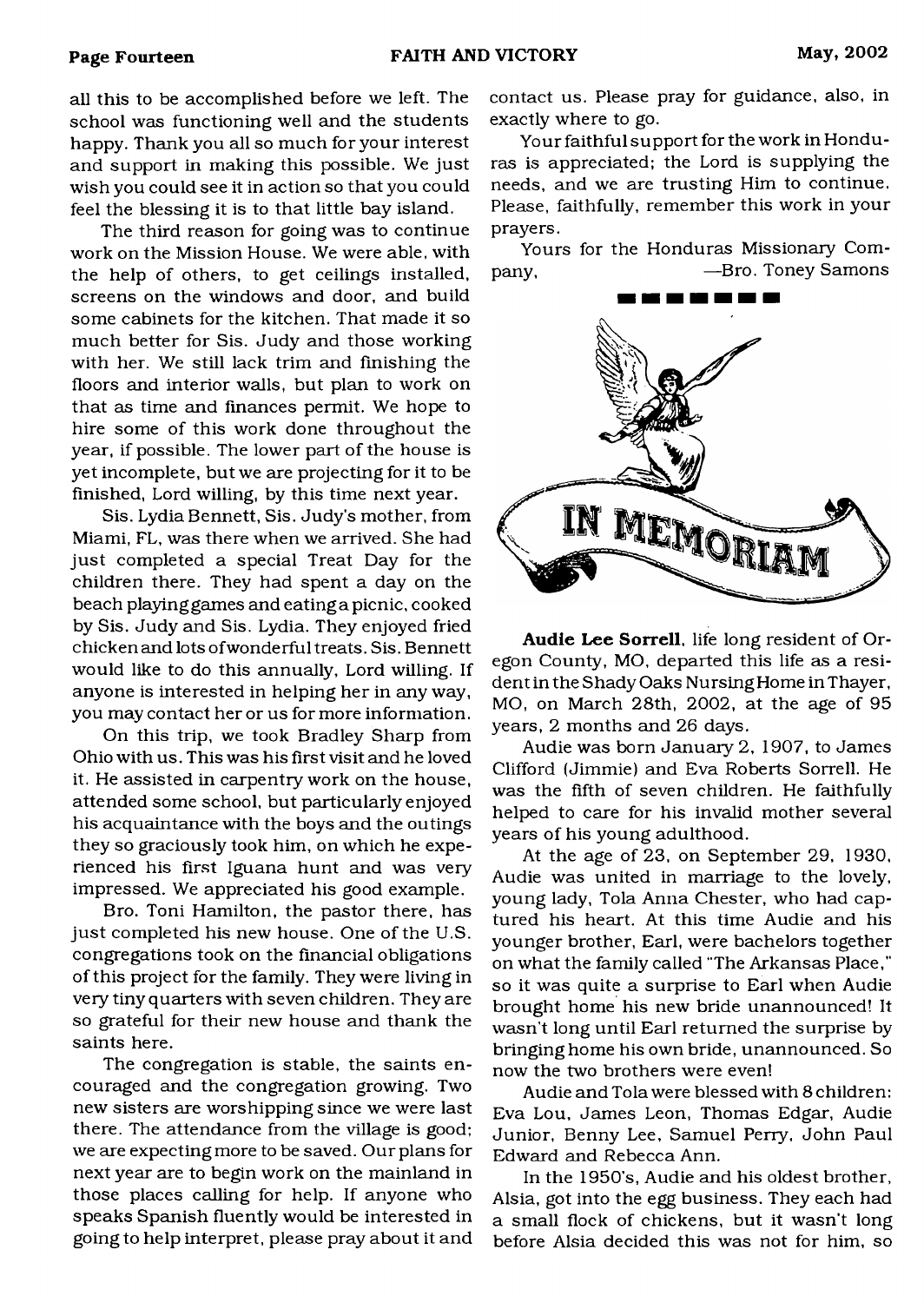Audie continued on by himself. In time he increased his flock, expanding the business so he could include some of his children in part of the business. The Sorrell Egg Farm, as it later became known, continueduntil the early 1980's. He sold eggs all the way from Willow Springs, MO, to Jonesboro, AR, and points in between. He had a good name in the egg business. One time he had to quit for a few months, and he told his family that except for one customer, ALL returned to buying eggs from him.

In addition to the egg farm, Audie also kept a good size dairy going, as well as feeder pigs for a hobby. Audie believed in hard work. He was often heard to say he LOVED to work.

Audie suffered many adversities in life; One of the first was the passing of his loving wife, leaving him with young children to raise. But he never lost his faith in God. He loved his children so much that he devoted the rest of his active life to caring for them instead of pursuing personal desires to remarry and have a wife's companionship.

He was faithful to teach his children the right way to live. He set the example before them in word and deed. In his later years, after he became inactive, he was such a wonderful example of contentment. He seldom, if ever, complained of anything, content with almost whatever was chosen for him. He loved to have his children come home to see him whenever they could. He leaves a rich heritage for his children and descendents to follow.

In early middle age, Audie sought the Lord for himself and remained faithful to his convictions until his home going. One of his favorite songs was, *I Have Left Ail the World to Follow Jesus.*

He was preceded in death by his wife, Tola; three of his children, Benny, Junior and Eva Lou; five grandchildren, Ruth Ann, Anna Mae, Vance Audie, Darin Ray and Darik Lee; three ^great-grandchildren, Angela Denise, Jennifer Kay and Vickie Darlene; as well as his parents and infant brother; his four brothers and wives: Alsia and Bessie; Foy and Iva; Loy and Jo; Earl andLeta; and his. one sister and husband, Lydia and Andrew Hall.

He leaves to cherish his memories, four sons and their wives: Leon and Jo Ann of Pea Ridge, AR, Thomas and Myrtle ofThayer, MO, Sam and Sharon of Bartlett, KS , and Paul and Lynette of Verona, MO; one daughter and her husband,

Rebecca and Carl Shaffer of Eutawville, SC; a son-in-law, Clayton Gains of Thayer, MO; a daughter-in-law, Doris Halladay of Guthrie, OK; 19 grandchildren, 52 great-grandchildren, three great-great-grandchildren, as well as a host of nieces, nephews and other relatives.

Funeral services were held Monday, April 1, 2002, at the Church of God Chapel in Myrtle, MO, officiated, by his youngest son, Bro. Paul Sorrell and son-in-law, Bro. Carl Shaffer.

#### **Note from the Family**

Daddy had wanted to go home for some time and the Lord saw it was finally time to grant him that request. He passed so very easily; just went to sleep. We appreciate so much the Lord doing this for our dear daddy.

We thank each and every one who sent an expression of love and sympathy to us at this time. Your acts of love mean so much to each one of us. We pray God to bless you.

—The family of Audie L. Sorrell

| FAITH AND Order Blank VICTORY<br>য়<br>\$3.00 PER YEAR (11 Issues)<br>C<br>Mail this form to start or renew your own<br>メスフ<br>subscription - give a friend a gift -<br>or do both! It only takes a minute.<br><b>ANL</b><br>NICIA<br><b>Your Name</b><br><b>RANDAN AN</b><br><b>Address</b><br>_______ State _______ Zip<br>City_<br>VICTO<br><b>Start or renew my</b><br>Faith and Victory subscription.<br>AND<br>Send a 1-year gift subscription<br>VICTO<br>to the person named below:<br>ITH<br>かいりょう きょうか<br>Gift to have a series of the series of the series of the series of the series of the series of the series of the series of the series of the series of the series of the series of the series of the series of the series of t<br>$\bar{\mathbf{z}}$<br>$\mathcal{L}^{\mathcal{A}}(\mathcal{A})=\mathcal{L}^{\mathcal{A}}_{\mathcal{A}}(\mathcal{A})\mathcal{L}^{\mathcal{A}}_{\mathcal{A}}(\mathcal{A})$<br>si Mac.<br><b>FAITH</b><br>Address <b>Manual Communication</b><br>.<br>Politika tekste od artističnih starih političar sa M<br>VICTO<br>$City$ State $Zip$<br><b>AND</b><br>ive party $\omega$ because the contribution of $\omega$ and $\omega$ and<br>Mail Order Blank and remittance to:<br><b>Faith Publishing House</b> |               |
|---------------------------------------------------------------------------------------------------------------------------------------------------------------------------------------------------------------------------------------------------------------------------------------------------------------------------------------------------------------------------------------------------------------------------------------------------------------------------------------------------------------------------------------------------------------------------------------------------------------------------------------------------------------------------------------------------------------------------------------------------------------------------------------------------------------------------------------------------------------------------------------------------------------------------------------------------------------------------------------------------------------------------------------------------------------------------------------------------------------------------------------------------------------------------------------------------------------------------------------------------------------|---------------|
|                                                                                                                                                                                                                                                                                                                                                                                                                                                                                                                                                                                                                                                                                                                                                                                                                                                                                                                                                                                                                                                                                                                                                                                                                                                               |               |
| <b>FAITH</b><br>RY<br>$\mathbf{F}$<br>Ř                                                                                                                                                                                                                                                                                                                                                                                                                                                                                                                                                                                                                                                                                                                                                                                                                                                                                                                                                                                                                                                                                                                                                                                                                       |               |
|                                                                                                                                                                                                                                                                                                                                                                                                                                                                                                                                                                                                                                                                                                                                                                                                                                                                                                                                                                                                                                                                                                                                                                                                                                                               |               |
|                                                                                                                                                                                                                                                                                                                                                                                                                                                                                                                                                                                                                                                                                                                                                                                                                                                                                                                                                                                                                                                                                                                                                                                                                                                               |               |
|                                                                                                                                                                                                                                                                                                                                                                                                                                                                                                                                                                                                                                                                                                                                                                                                                                                                                                                                                                                                                                                                                                                                                                                                                                                               |               |
|                                                                                                                                                                                                                                                                                                                                                                                                                                                                                                                                                                                                                                                                                                                                                                                                                                                                                                                                                                                                                                                                                                                                                                                                                                                               |               |
|                                                                                                                                                                                                                                                                                                                                                                                                                                                                                                                                                                                                                                                                                                                                                                                                                                                                                                                                                                                                                                                                                                                                                                                                                                                               |               |
|                                                                                                                                                                                                                                                                                                                                                                                                                                                                                                                                                                                                                                                                                                                                                                                                                                                                                                                                                                                                                                                                                                                                                                                                                                                               |               |
|                                                                                                                                                                                                                                                                                                                                                                                                                                                                                                                                                                                                                                                                                                                                                                                                                                                                                                                                                                                                                                                                                                                                                                                                                                                               |               |
|                                                                                                                                                                                                                                                                                                                                                                                                                                                                                                                                                                                                                                                                                                                                                                                                                                                                                                                                                                                                                                                                                                                                                                                                                                                               |               |
|                                                                                                                                                                                                                                                                                                                                                                                                                                                                                                                                                                                                                                                                                                                                                                                                                                                                                                                                                                                                                                                                                                                                                                                                                                                               |               |
|                                                                                                                                                                                                                                                                                                                                                                                                                                                                                                                                                                                                                                                                                                                                                                                                                                                                                                                                                                                                                                                                                                                                                                                                                                                               |               |
|                                                                                                                                                                                                                                                                                                                                                                                                                                                                                                                                                                                                                                                                                                                                                                                                                                                                                                                                                                                                                                                                                                                                                                                                                                                               |               |
|                                                                                                                                                                                                                                                                                                                                                                                                                                                                                                                                                                                                                                                                                                                                                                                                                                                                                                                                                                                                                                                                                                                                                                                                                                                               |               |
|                                                                                                                                                                                                                                                                                                                                                                                                                                                                                                                                                                                                                                                                                                                                                                                                                                                                                                                                                                                                                                                                                                                                                                                                                                                               |               |
|                                                                                                                                                                                                                                                                                                                                                                                                                                                                                                                                                                                                                                                                                                                                                                                                                                                                                                                                                                                                                                                                                                                                                                                                                                                               |               |
|                                                                                                                                                                                                                                                                                                                                                                                                                                                                                                                                                                                                                                                                                                                                                                                                                                                                                                                                                                                                                                                                                                                                                                                                                                                               |               |
|                                                                                                                                                                                                                                                                                                                                                                                                                                                                                                                                                                                                                                                                                                                                                                                                                                                                                                                                                                                                                                                                                                                                                                                                                                                               | Р. О. Вох 518 |
| Guthrie, OK 73044                                                                                                                                                                                                                                                                                                                                                                                                                                                                                                                                                                                                                                                                                                                                                                                                                                                                                                                                                                                                                                                                                                                                                                                                                                             |               |
| 5/02<br>FAITH AND VICTORY FAITH AND VICTORY                                                                                                                                                                                                                                                                                                                                                                                                                                                                                                                                                                                                                                                                                                                                                                                                                                                                                                                                                                                                                                                                                                                                                                                                                   |               |

405.00